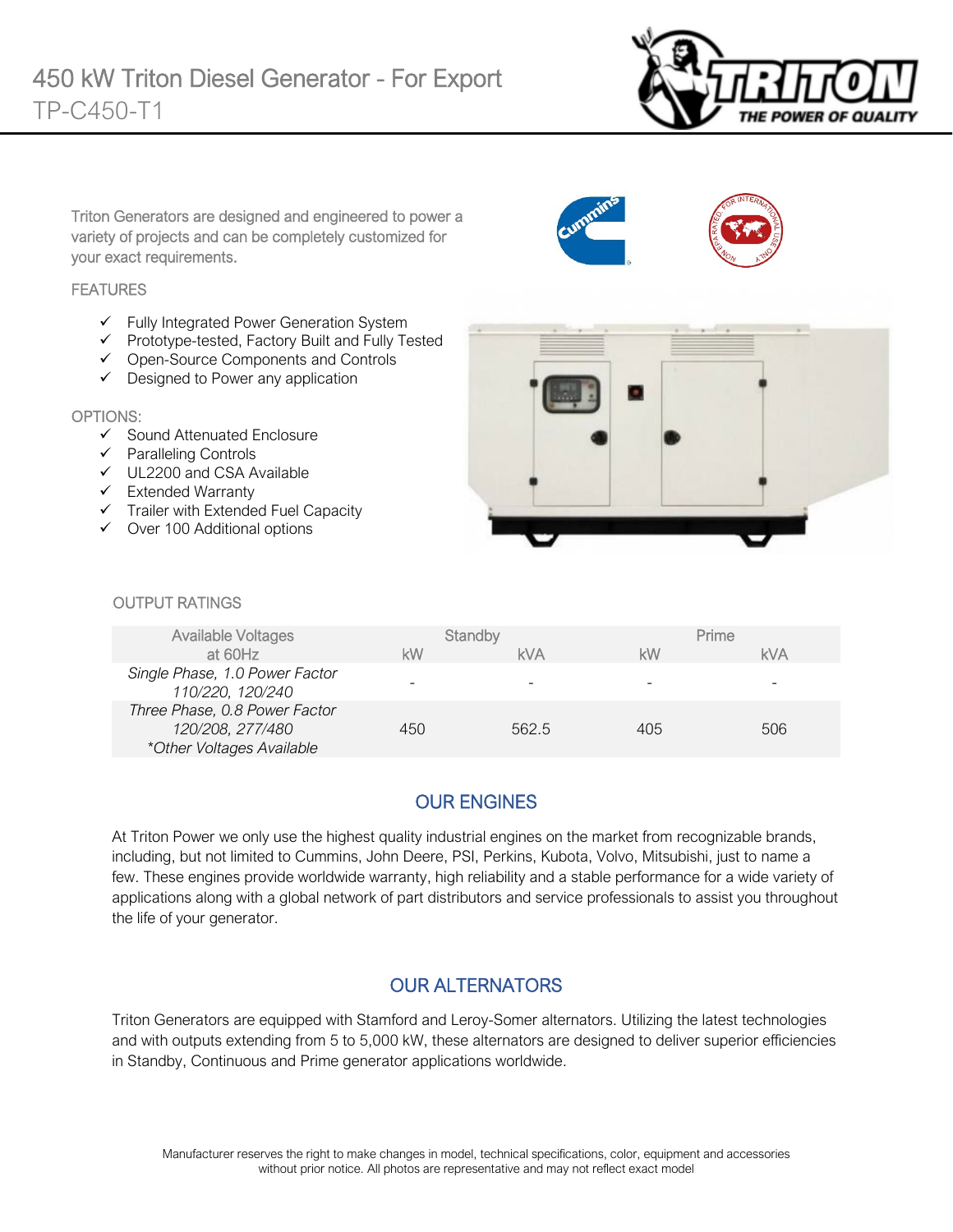

### ENGINE INFORMATION

| Engine Make                      | Cummins                   |
|----------------------------------|---------------------------|
| Model                            | QSX15-G7                  |
| <b>Tier Rating</b>               | Non Rated                 |
| Engine Speed (RPM)               | 1800                      |
| Engine Power Output at rated RPM | 511 kWm / 685 HP          |
| Cooling                          | <b>Radiator Cooled</b>    |
| Aspiration                       | Turbo Charged, Air-cooled |
| Total Displacement (Liter)       | 14                        |
| No. of Cylinders and Build       | 6, in line                |
| <b>Bore and Stroke</b>           | 137 x 169                 |
| <b>Compression Ratio</b>         | 17.0:1                    |
| Governor                         | Electronic                |
| Fuel Consumption (L/hr)          |                           |
| Full Load                        | 108                       |
| 75% Load                         | 84.5                      |
| 50% Load                         | 60.8                      |
| Oil Capacity (Liter)             | 91                        |
| Coolant Capacity (Liter)         | 42                        |

# ALTERNATOR INFORMATION

| Manufacturer                          | Leroy Somer or Stamford                                         |
|---------------------------------------|-----------------------------------------------------------------|
| Design                                | Brushless single bearing, revolving field                       |
| Stator                                | $2/3$ pitch                                                     |
| Rotor                                 | Single bearing, flexible disc                                   |
| <b>Insulation System</b>              | Class H                                                         |
| <b>Standard Temperature Rise</b>      | 125-163°C Continuous                                            |
| Exciter Type                          | <b>Self Excited</b>                                             |
| <b>Phase Rotation</b>                 | A(U), B(V), C(W)                                                |
| <b>Alternator Cooling</b>             | Direct drive centrifugal blower fan                             |
| AC Waveform Total Harmonic Distortion | No load < $1.5\%$ . Non distorting balanced linear load < $5\%$ |
| Telephone Influence Factor (TIF)      | <50 per NEMA MG1-22.43                                          |
| Telephone Harmonic Factor (THF)       | $<$ 2%                                                          |

# DEEP SEA DIGITAL CONTROLLER

- ° Adaptable for a wide variety of single gen-set applications, supporting diesel, gas and petrol engines.
- ° Monitors engine speed, oil pressure, coolant temperature, frequency, voltage, current, power and fuel level, giving you comprehensive engine and alternator protection.
- ° Easy USB configuration via the DSE PC Suite or directly through the controller's panel.
- ° Standard units include models DSE4520 or DSE4510. Additional models for AutoStart (DSE73XX and DSE74XX Series) and Synchronization (DSE86XX Series) available upon request on customized equipment.

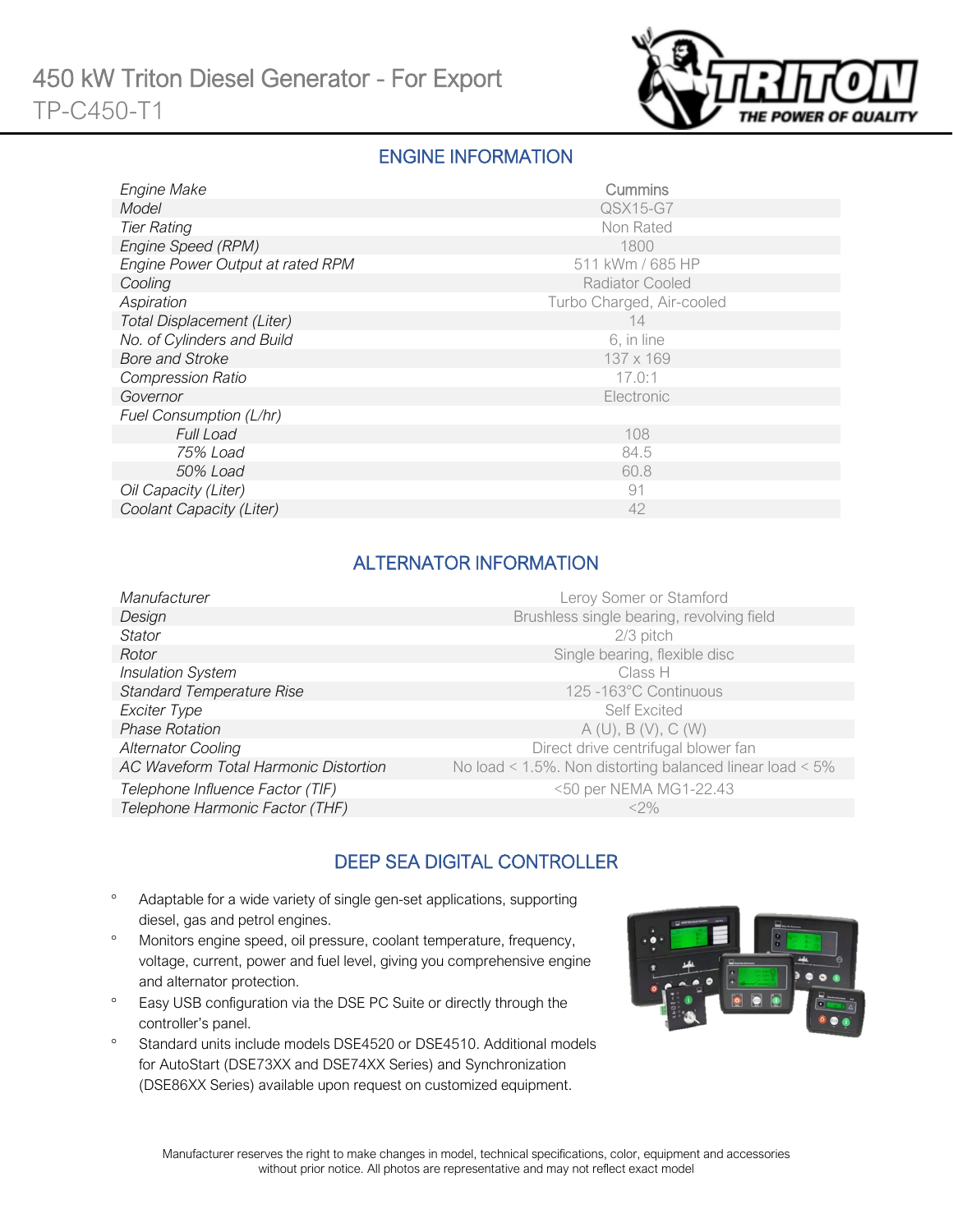

# STANDARD ITEMS

- Engine System:
	- o Oil Drain Extension
	- o Air Cleaner
	- o Critical Exhaust Silencer (Enclosed Versions)
	- o Expanded Metal Safety Guards
- Fuel System
	- o Primary Fuel Filter
	- o Fuel Lock-off
		- o Flexible Fuel Lines
	- Cooling System
		- o Factory Installed Radiator<br>
		o 50/50 Ethylene glycol antif
		- 50/50 Ethylene glycol antifreeze
		- o Radiator Drain Extension
- Electrical System
	- o Unit Mounted Mainline Circuit Breaker
	- o Battery Charging Alternator
	- o Battery Tray and Cables
	- o Emergency Stop Switch
- Generator Set
	- o Mounted on Heavy Duty Steel Base Frame
	- o Anti-Vibration Pads between Engine/Alternator and Frame
	- o Full Factory Load Bank Testing
	- o Sub-Base Lifting Points
- $\checkmark$  Alternator
	- o Single and Three Phase
	- o 12 Lead Stamford or Leroy-Somer
- $\checkmark$  Enclosure (if selected)
	- o Heavy Duty Steel Enclosure (Aluminum Options)
	- o Powder Coated Finish
	- o Easy Access to All Service Points
	- o Fully Sound Attenuated
	- o Advanced Water and Dust Proofing
	- o Easy to Transport
	- o Includes 8-hour single wall fuel tank

# OPTIONAL ITEMS

- Engine System:
	- o Upgraded Exhaust Silencers (Hospital, Residential, Critical)
	- o Heavy Duty Air filters
	- o Oil Heater
	- o Block Heater (Circulating, up to 5000 Watt)
- $\checkmark$  Fuel System
	- o Multi-Valve Fuel Connections
	- o Fuel Cooler
- Electrical System
	- o Battery Charger (Standard and Float Type)
	- o Additional Circuit Breakers
	- o Shunt Trips
	- o Electrically Controlled Breakers
	- o Medium Voltage Alternators
	- o Paralleling Systems
	- o Electrical Connections (Cam-Locks, Refer Plugs, Distro Panel, and more)
- $\checkmark$  Cooling System
	- o Upgraded Radiator Systems
	- o Marine Grade Radiator
- Generator Set
	- o Seismic Isolators
	- o Remote Mounted Control System
- Enclosure
	- o Aluminum Enclosure
	- o Ultra-Quiet Enclosure
	- o 20 and 40' Container Packages
	- o Custom Paint Colors
- $\checkmark$  Alternator
	- o 600 Voltage
	- o Medium Voltage (1000 to 13,200 voltage)
	- o Two Bearing
- $\checkmark$  Additional Options
	- o Please inquire, Triton can assist in engineering nearly any option